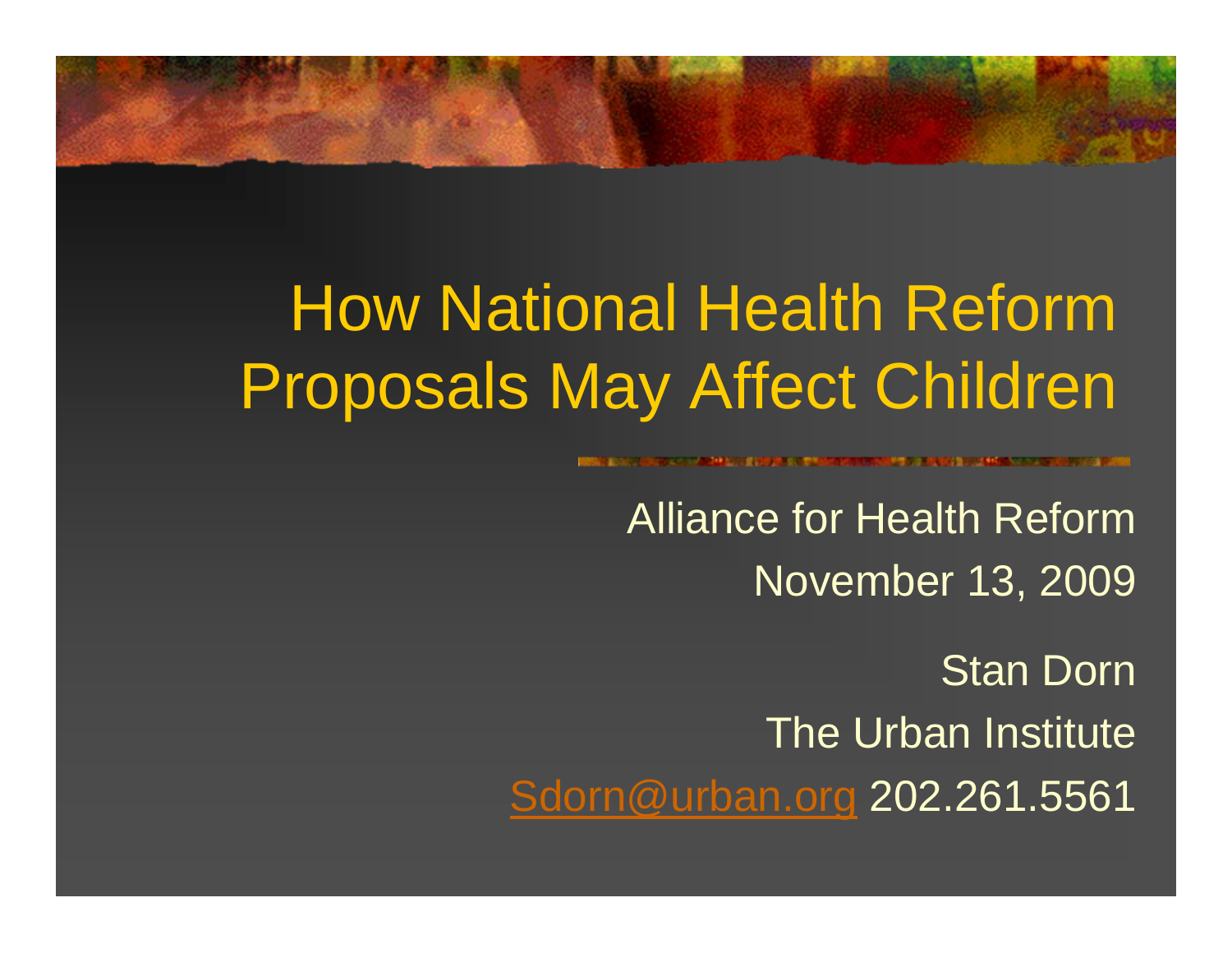

**Nedicaid Subsidies in the Exchange** CHIP

The California Endowment provided financial support that helped make this presentation possible. The views expressed are solely those of the presenter and should not be attributed to The California Endowment or to the Urban Institute or its trustees.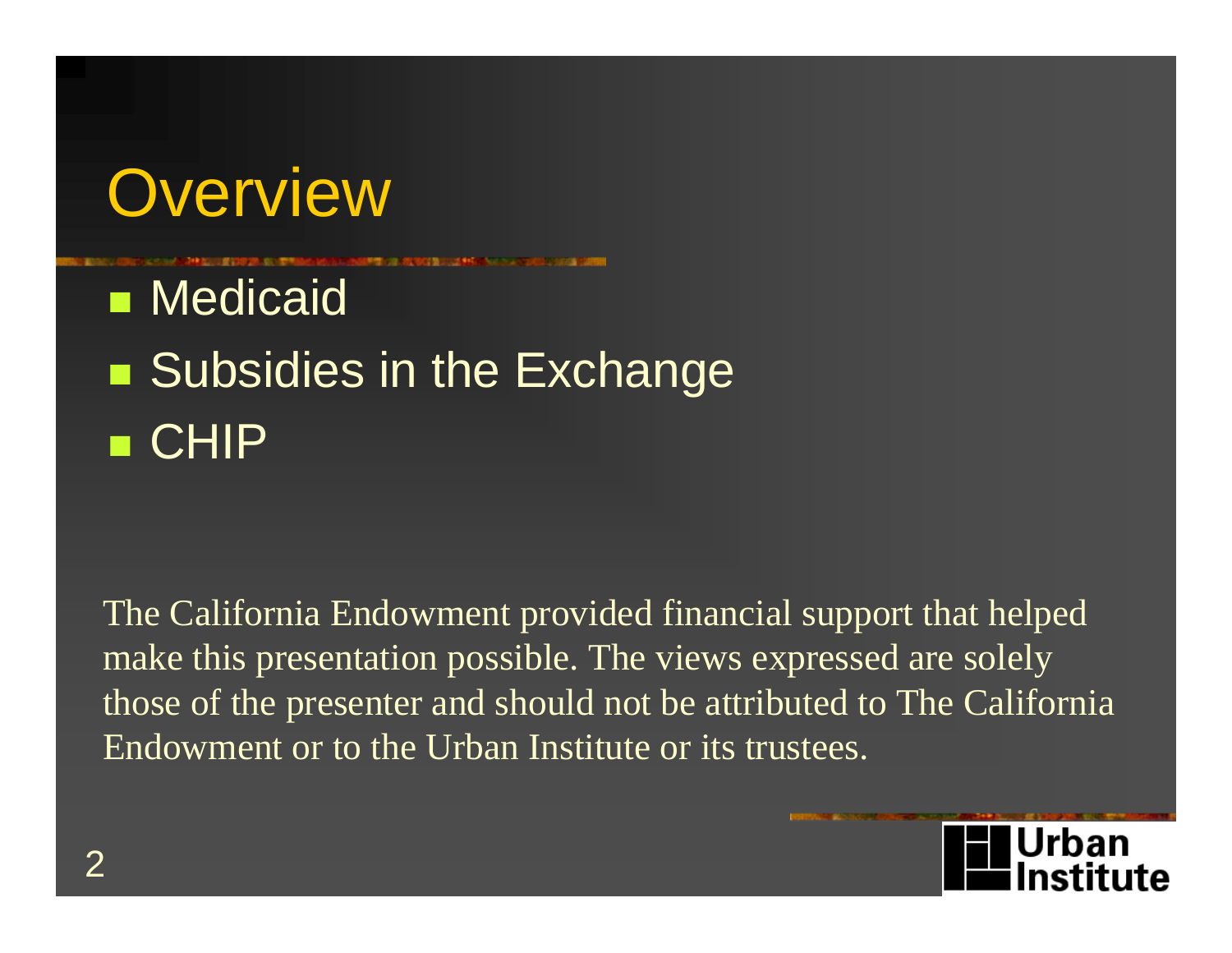# But first – what about enrolling eligible children into coverage?



# For a future Alliance briefing!

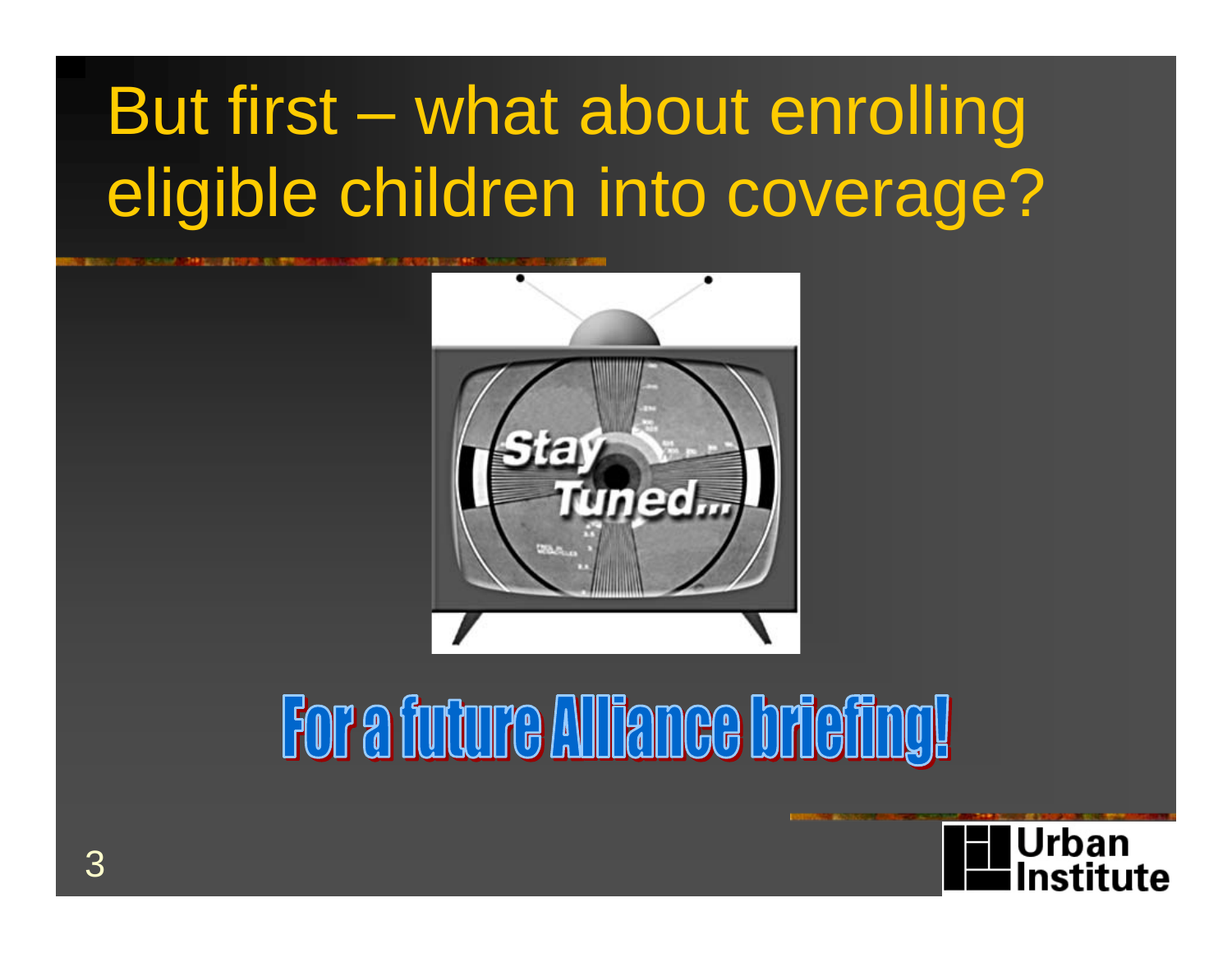# And second—there's no Senate bill yet!



Before the Q&A, I'll only have time to compare the House bill to the Senate Finance Committee (SFC) bill

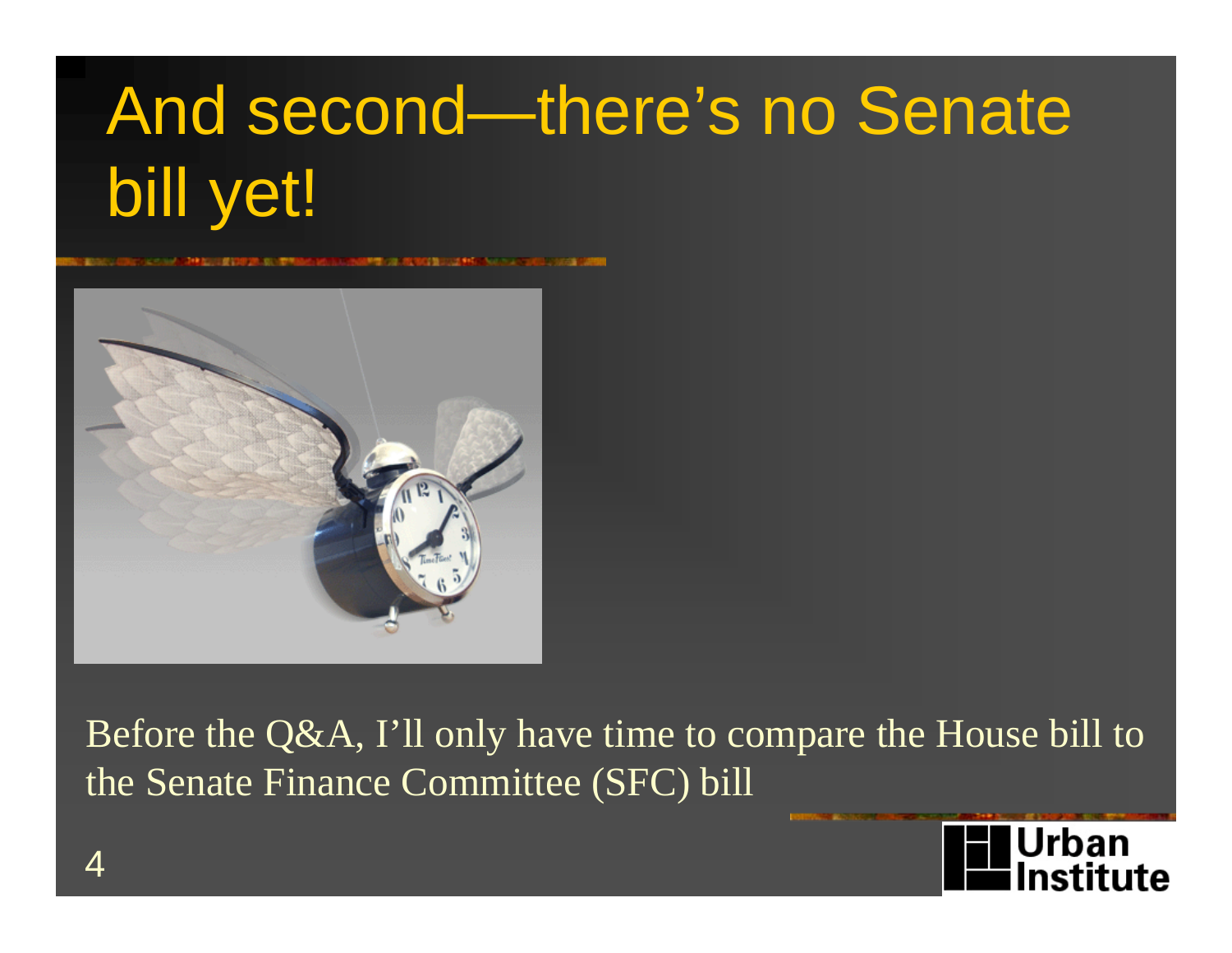#### Part I

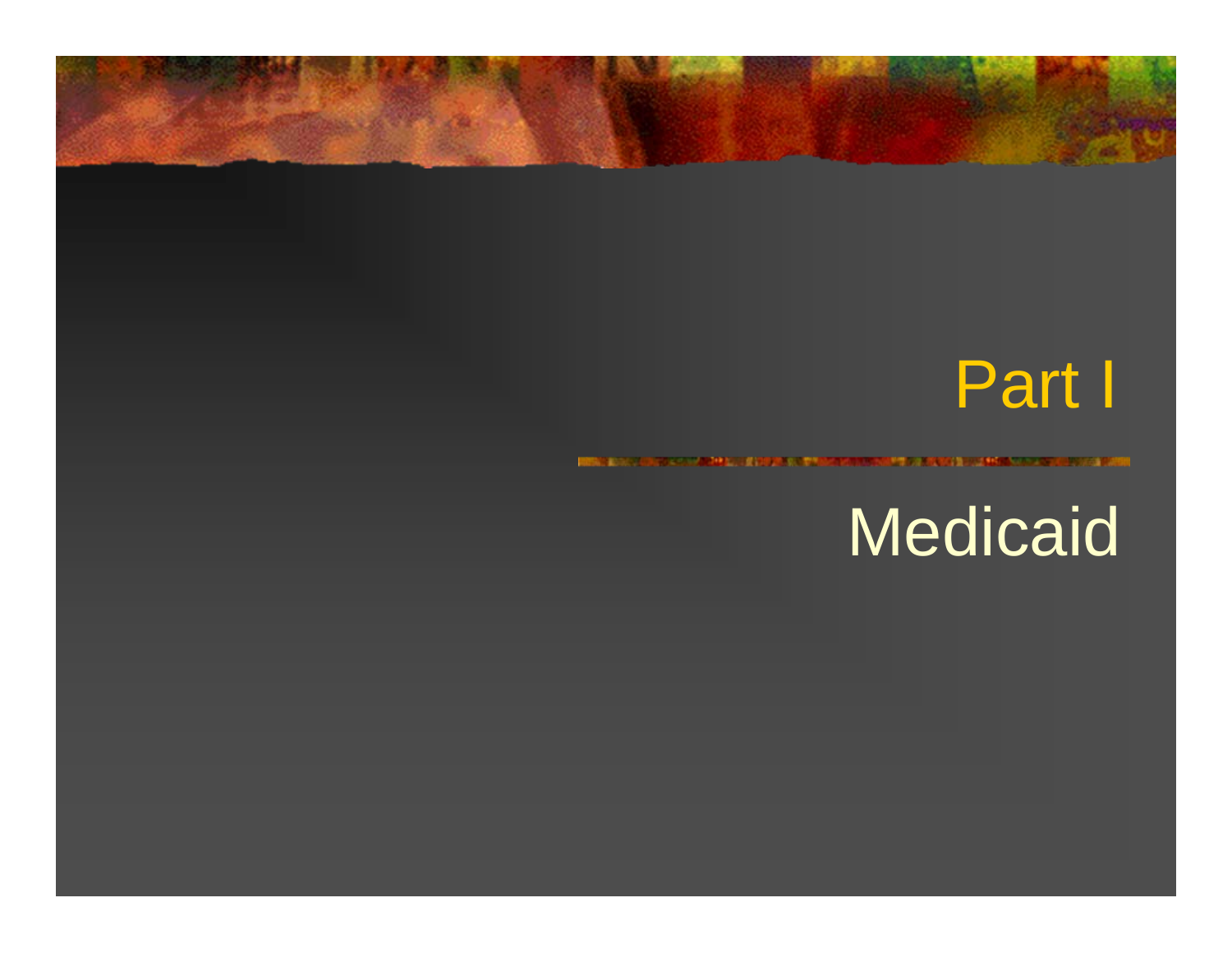# Medicaid proposals

**Eligibility for children and adults in all states ► House: 150% of the federal poverty level** (FPL), net income SFC: 133% FPL, gross income **Enhanced federal match for newly eligible** adults (both bills)

#### **In House bill:**

Medicaid reimbursement for primary care and certain other services rises to Medicare levels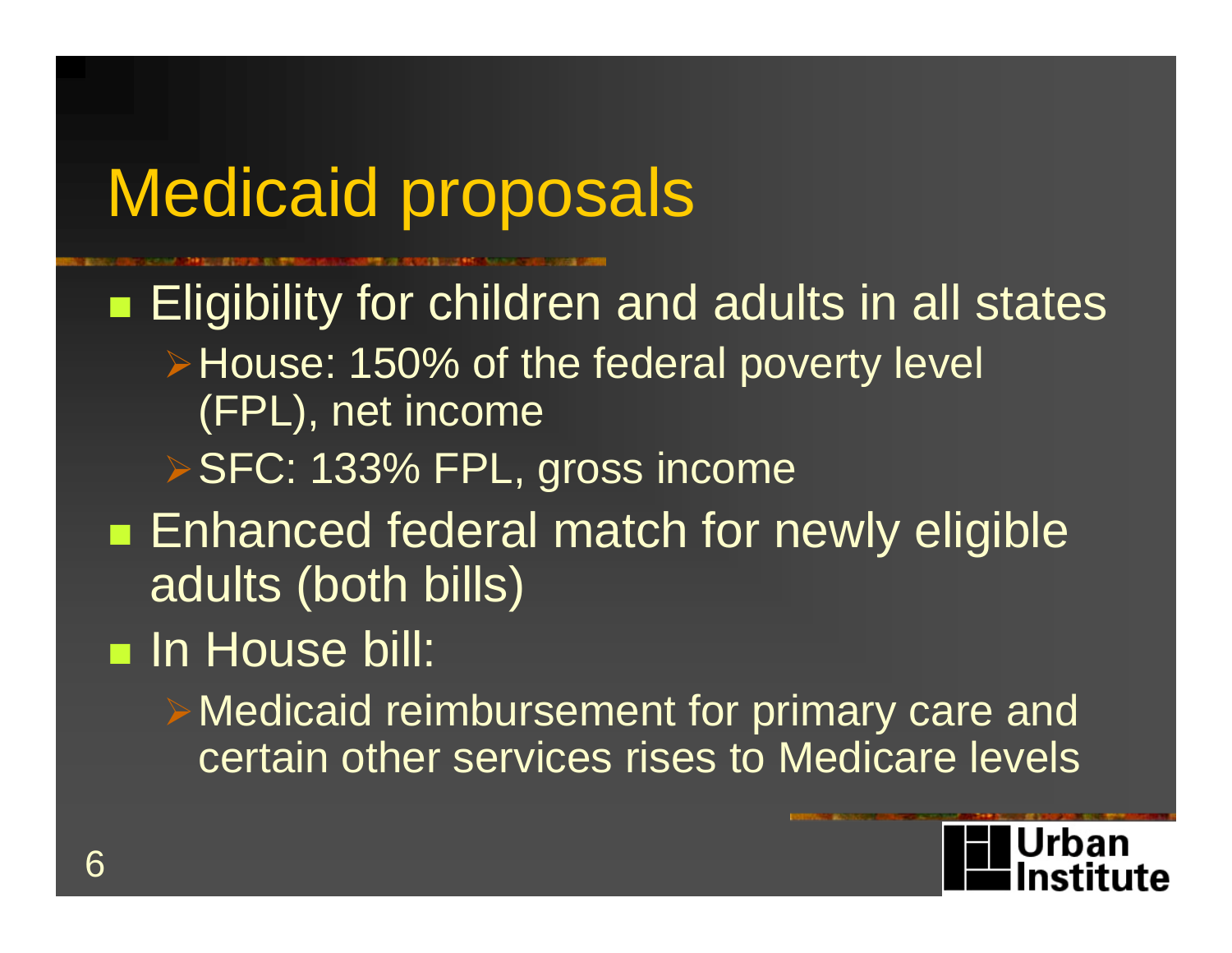#### Advantages of broader Medicaid eligibility, compared to subsidies in the Exchange

**2世には、おいない カニンス ままによ**い

**The federal government spends less, according** to CBO

**Families get more help** 

Lower premium payments likely mean

- o More uninsured children enroll
- o More uninsured parents enroll, which improves their children's coverage and access to care
- More generous benefits and lower out-of-pocket costs for families
	- o Improves access to care

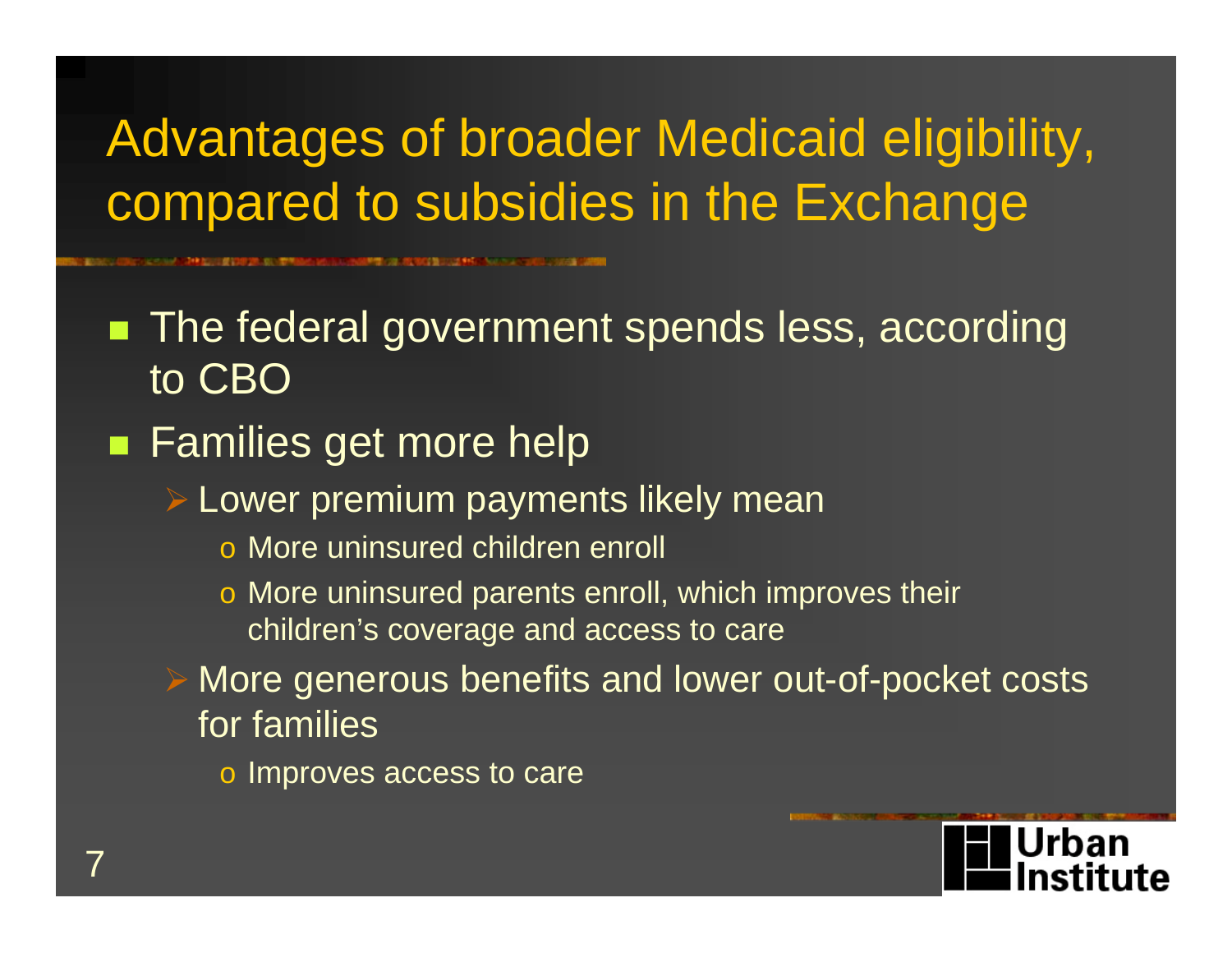# Disadvantages of more generous Medicaid eligibility

- **Lower provider payment rates than in the** Exchange, hence smaller provider networks
	- $\triangleright$  Impedes access to care
	- Mitigated somewhat by House bill's reimbursement increase
- **Nore reliance on states** 
	- **► State coverage costs may increase**
	- Administrative burden of much larger Medicaid enrollment
	- Will states discourage enrollment and retention? Can they handle the load?

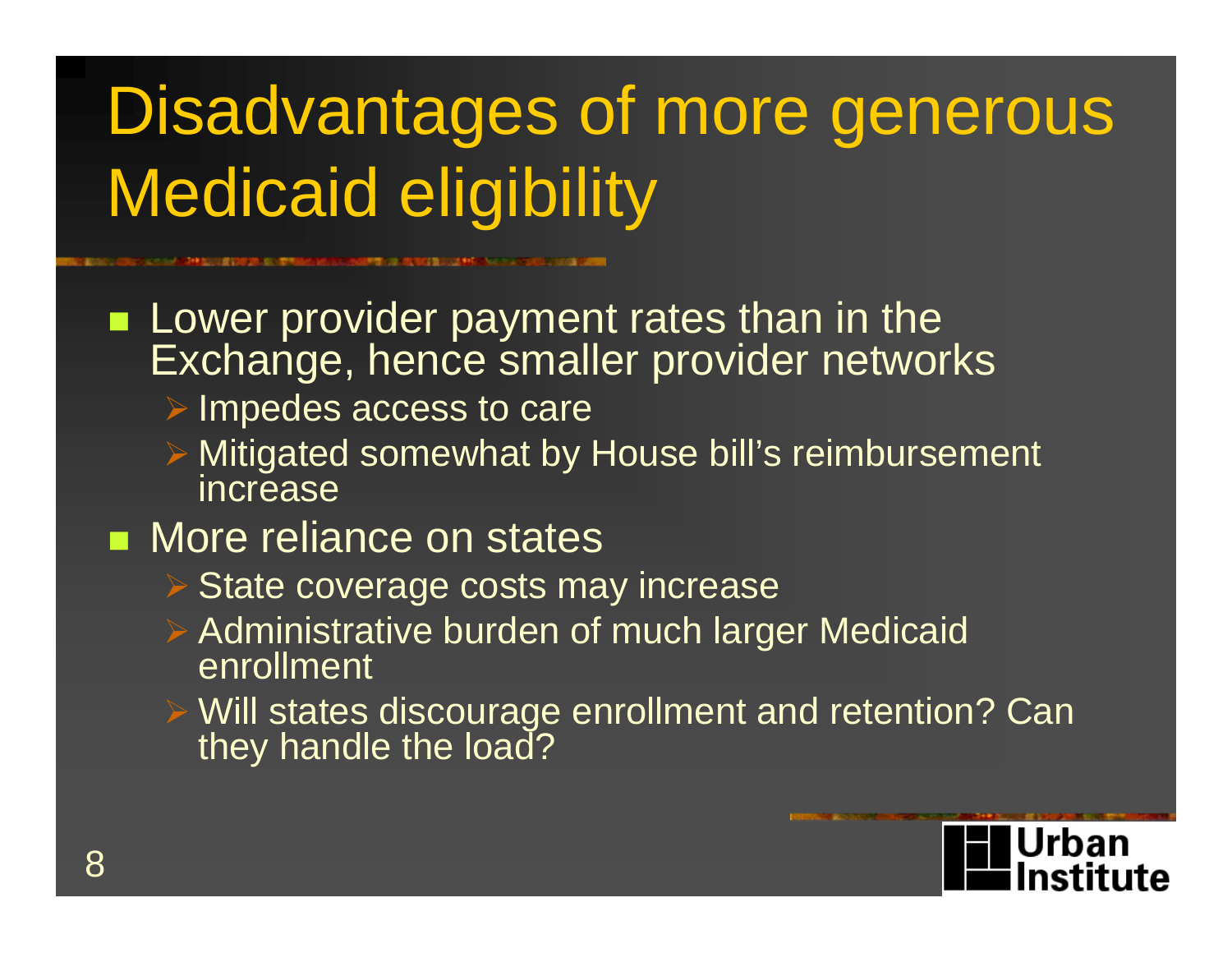#### Part II

# Subsidies in the **Exchange**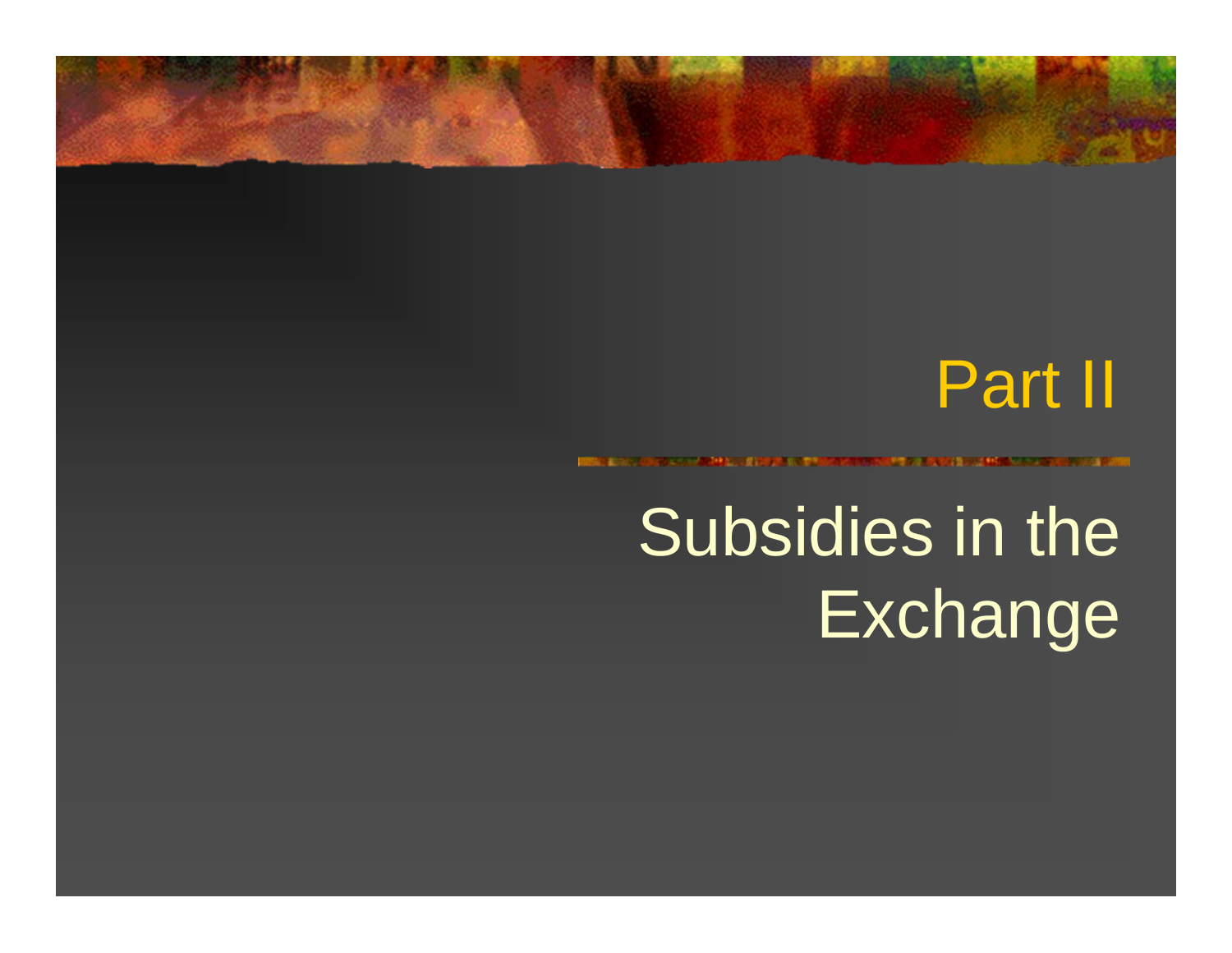## Premium subsidies

**MARICO ANNO DECEMBRO COM NORTH ASSAULTS** 

|              | Family premium cost, as a percentage of<br>income at varying percentages of FPL |            |            |            |            |  |  |
|--------------|---------------------------------------------------------------------------------|------------|------------|------------|------------|--|--|
|              | 150%                                                                            | 200%       | 250%       | 300%       | 350%       |  |  |
|              | <b>FPL</b>                                                                      | <b>FPL</b> | FPL        | <b>FPL</b> | <b>FPL</b> |  |  |
| <b>House</b> | $\overline{3\%}$ of                                                             | $5.5\%$ of | $8%$ of    | $10\%$ of  | $11\%$ of  |  |  |
|              | income                                                                          | income     | income     | income     | income     |  |  |
| <b>SFC</b>   | $4.5\%$ of                                                                      | $7%$ of    | $9.5\%$ of | $12\%$ of  | $12\%$ of  |  |  |
|              | income                                                                          | income     | income     | income     | income     |  |  |

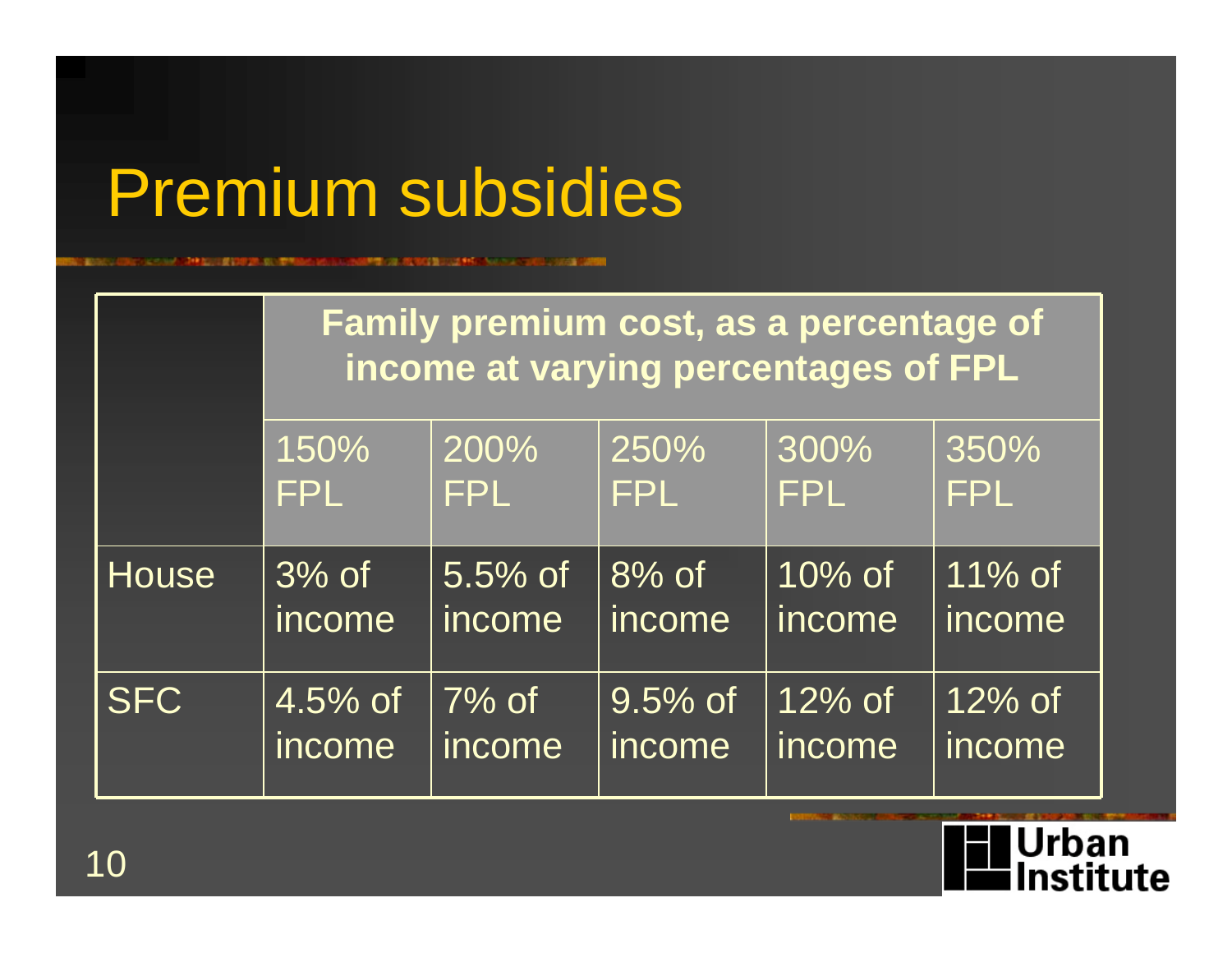## Subsidies for out-of-pocket costs

**MINISTER AND A REPORT OF THE ANNUAL AND RESIDENCE** 

|              | At varying percentages of FPL, the proportion of<br>total health costs paid by families |                               |                               |                               |                            |  |  |
|--------------|-----------------------------------------------------------------------------------------|-------------------------------|-------------------------------|-------------------------------|----------------------------|--|--|
|              | 100-150%<br><b>FPL</b>                                                                  | $150 -$<br>200%<br><b>FPL</b> | $200 -$<br>250%<br><b>FPL</b> | $250 -$<br>300%<br><b>FPL</b> | 300-<br>350%<br><b>FPL</b> |  |  |
| <b>House</b> | $\overline{3\%}$ of                                                                     | $7%$ of                       | $15%$ of                      | $22\%$ of                     | $28\%$ of                  |  |  |
|              | <b>COStS</b>                                                                            | <b>COSTS</b>                  | <b>COStS</b>                  | <b>costs</b>                  | <b>COSTS</b>               |  |  |
| <b>SFC</b>   | $10\%$ of                                                                               | $20\%$ of                     | $30\%$ of                     | $30\%$ of                     | $30\%$ of                  |  |  |
|              | <b>costs</b>                                                                            | <b>costs</b>                  | <b>COStS</b>                  | <b>costs</b>                  | <b>costs</b>               |  |  |

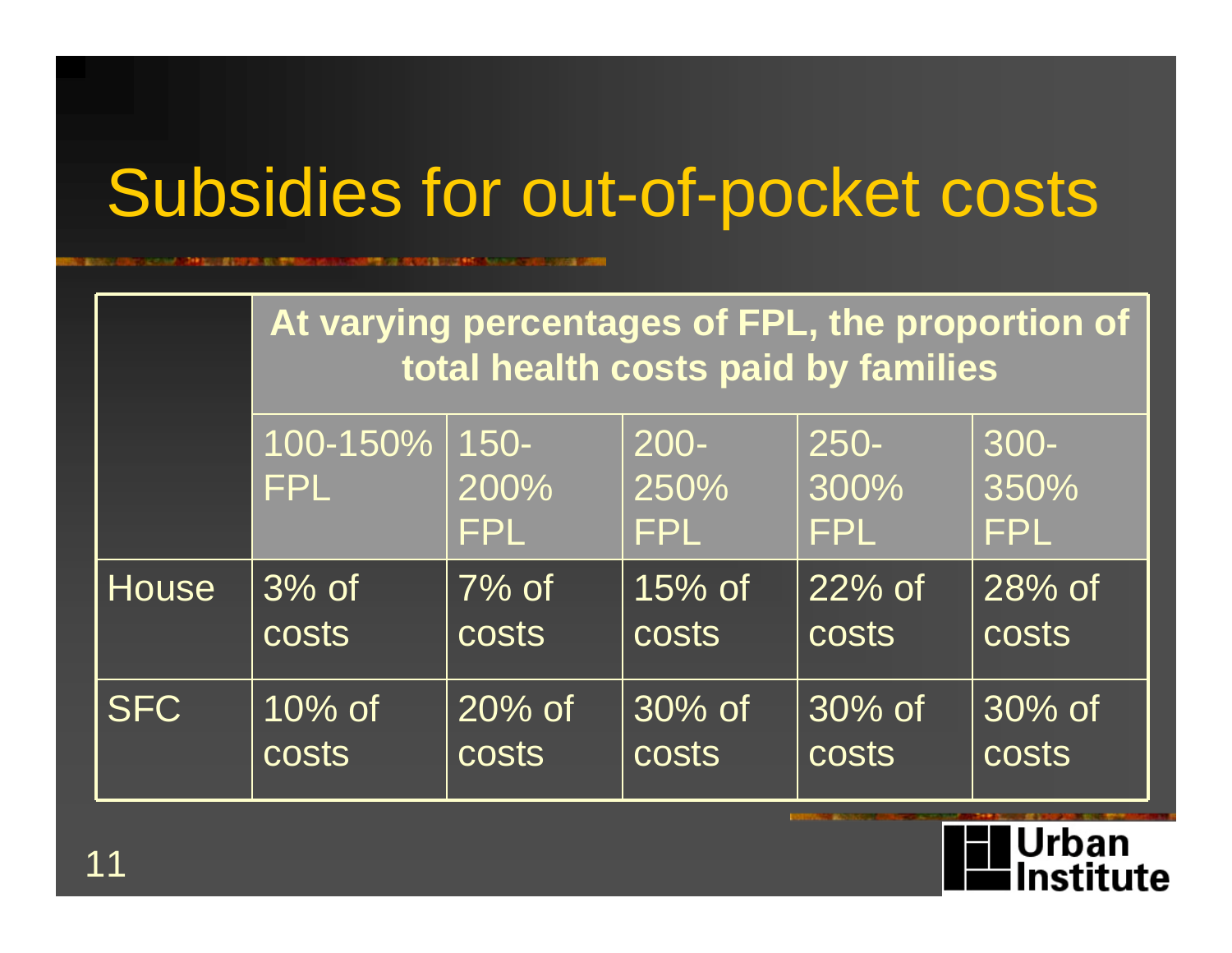# Example: Mom with 2 kids, 2009

|                                                                      | 175% FPL: Monthly<br>income of \$2,670 |            | 225% FPL: Monthly<br>income of \$3,433 |            |  |
|----------------------------------------------------------------------|----------------------------------------|------------|----------------------------------------|------------|--|
|                                                                      | House                                  | <b>SFC</b> | House                                  | <b>SFC</b> |  |
| <b>Monthly</b><br>premiums                                           | \$113                                  | \$154      | \$180                                  | \$220      |  |
| Family out-<br>of-pocket<br>costs, as a<br>percentage<br>of all care | $\overline{7\%}$                       | 20%        | 15%                                    | 30%        |  |

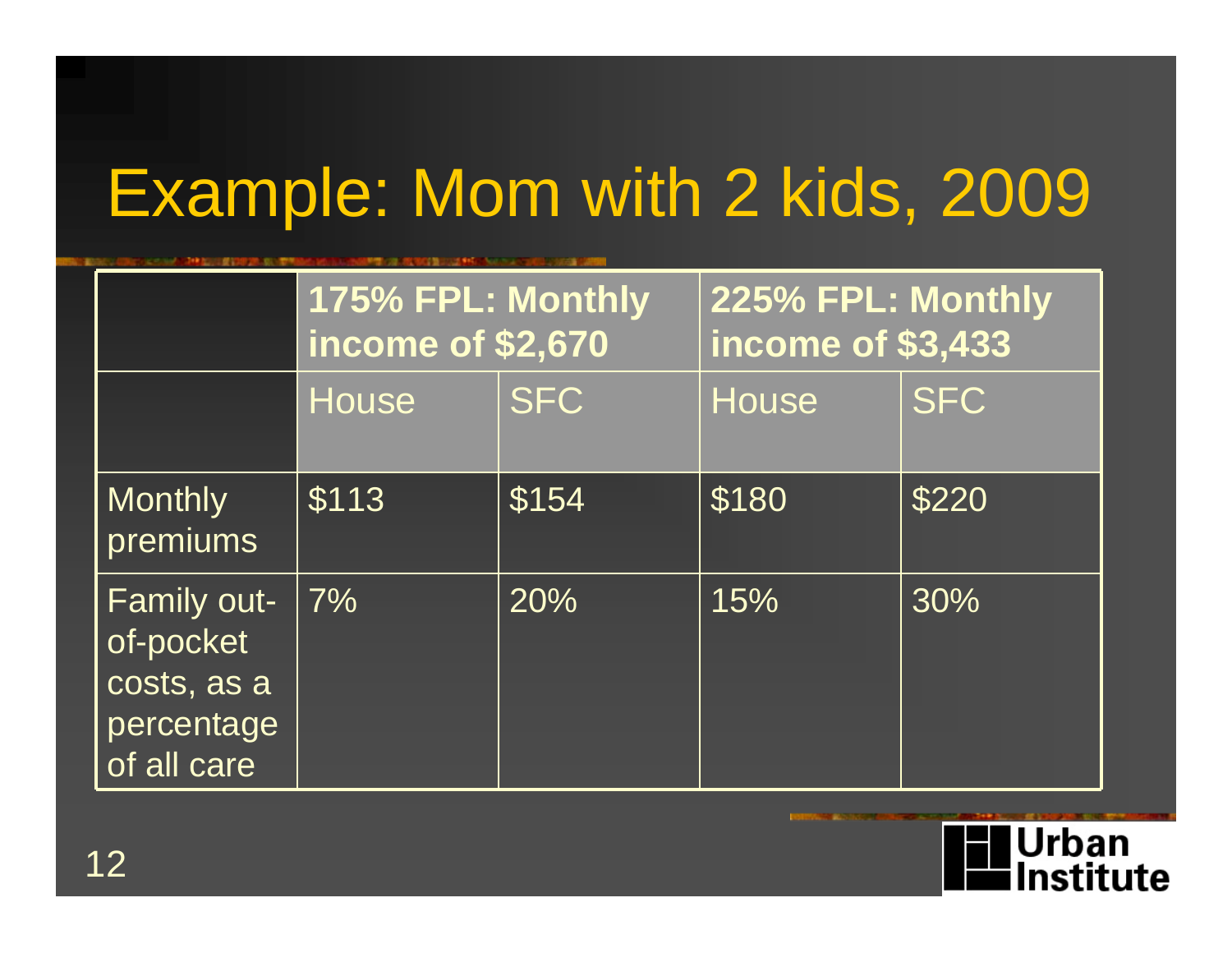# Implications of subsidy generosity in the Exchange

**If other things are equal** More generous premium subsidies = fewer uninsured Lower out-of-pocket costs = better access to health care  $\blacksquare$  More generous subsidies  $=$ higher federal costs



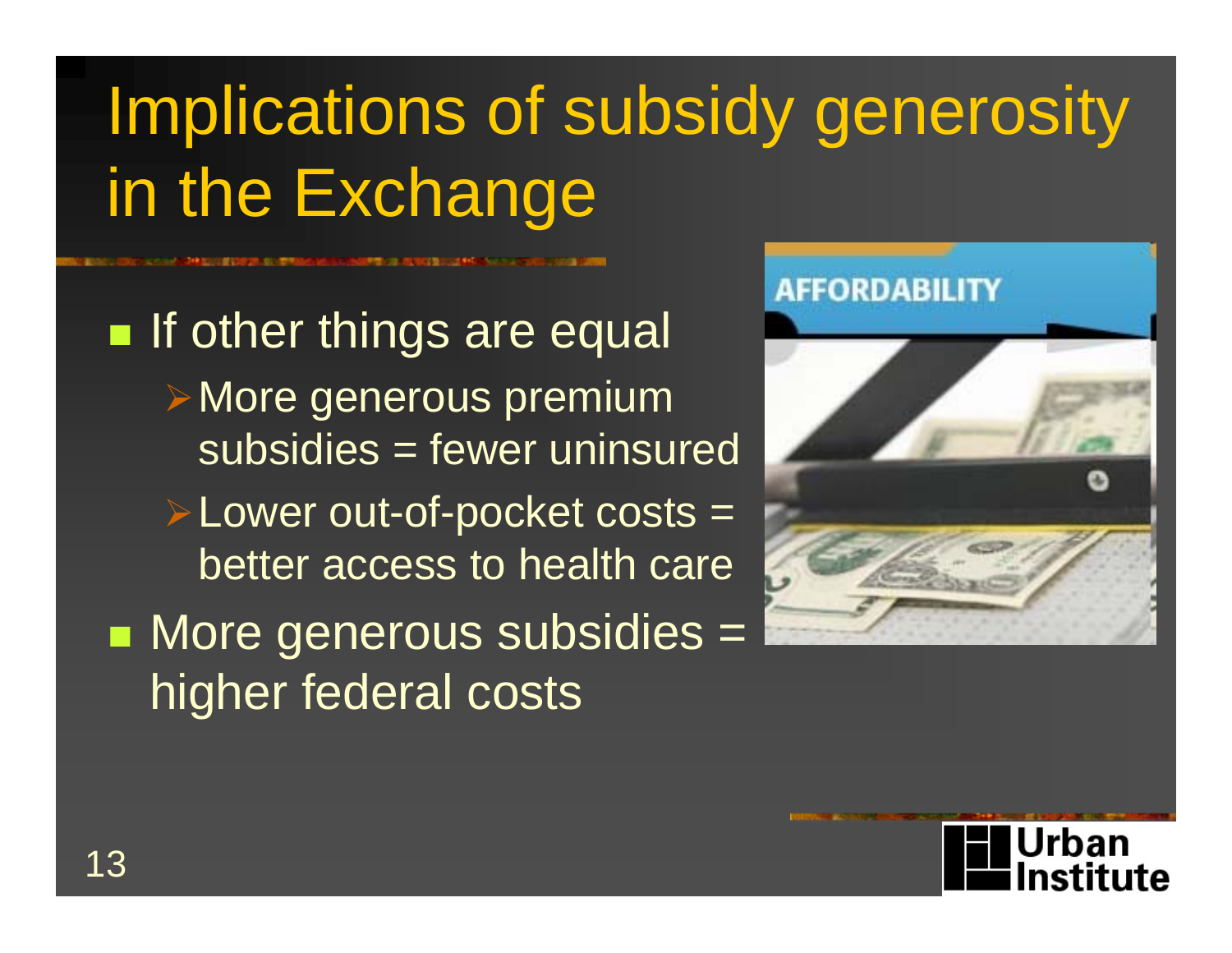### Part III

CHIP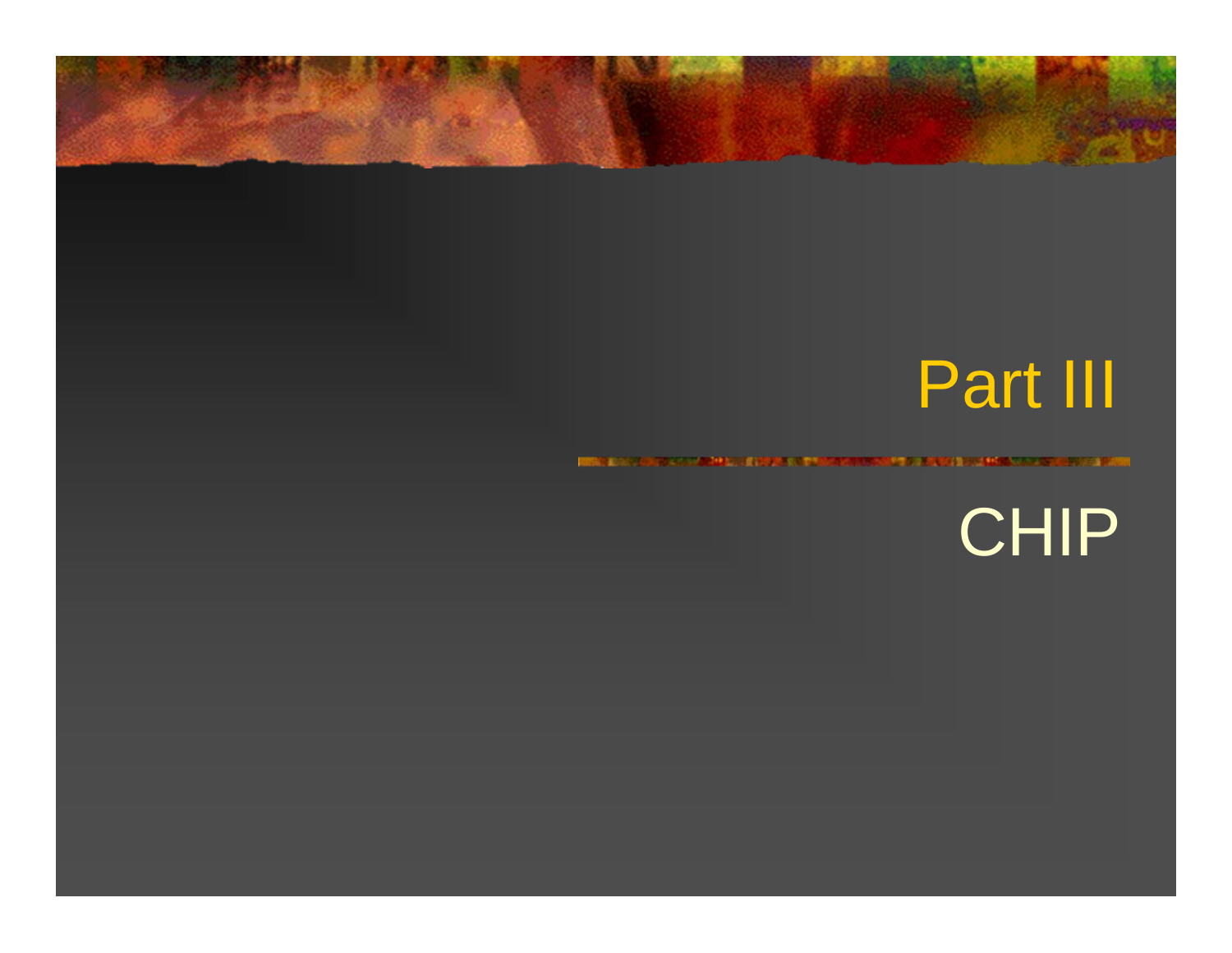## House bill

■ CHIP ends after FY 2013 **NAT MEDIACES CHIP? ≻At or below 150 percent of** FPL, Medicaid Above 150 percent of FPL, either o Employer-Sponsored Insurance (ESI); o The Exchange, if ESI is not available or is unaffordable; or o Children lose coverage



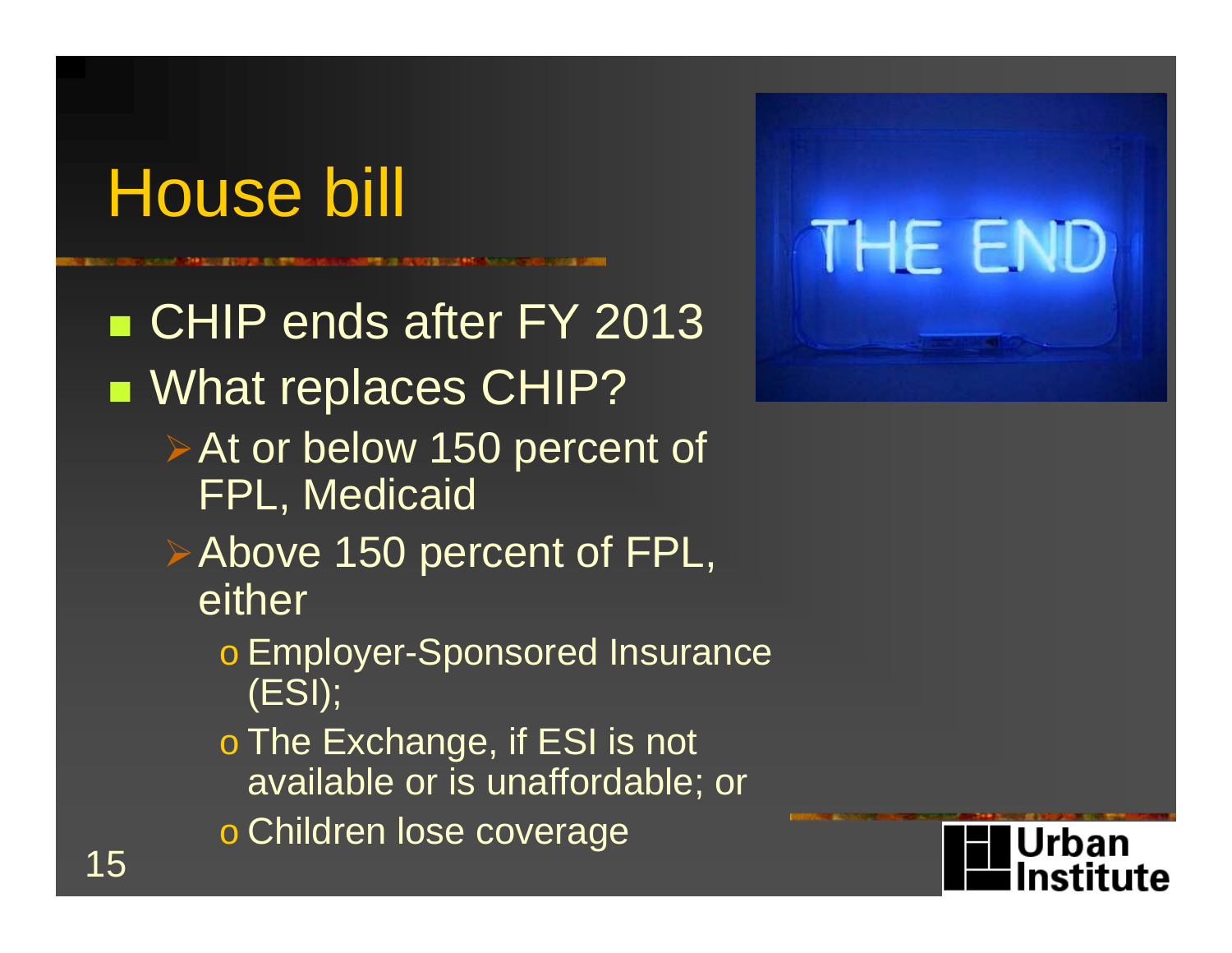SFC bill

- CHIP continues through FY 2019
	- Federal match: 88 to 100%, depending on state
- **States must maintain current CHIP** eligibility—
	- $\triangleright$  But if a state's CHIP allotment runs out, CHIP-eligible children go into the Exchange
- **Annual federal CHIP allotments drop** from \$14 billion to \$6 billion starting in FY 2014
	- Unless future CHIP reauthorization provides more funds, most CHIP children will go into the Exchange



Urban nstitute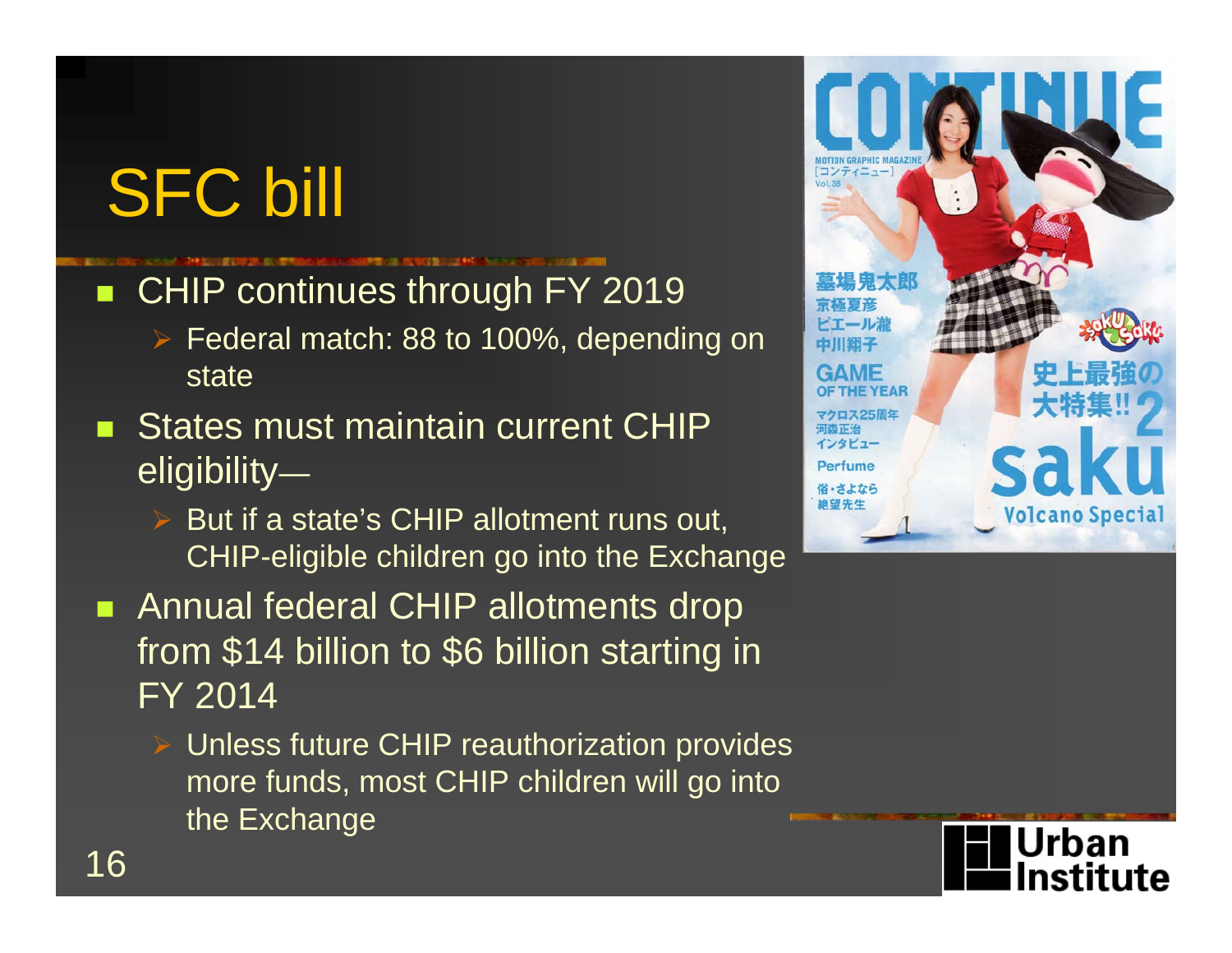### Possible advantages of ending CHIP

- п Medicaid & Exchange guarantee subsidies, while
	- $\blacktriangleright$  Congress could fail to reauthorize CHIP with enough money
	- $\blacktriangleright$  State CHIP programs could cut services, raise family costs, or put children on waiting lists
- Parents and children can enroll in the same health plan
	- Not clear how significant an impact
- п Fewer subsidy programs, hence less complexity
- п Higher provider payments in the Exchange than in CHIP, hence broader provider networks
- $\mathcal{L}_{\mathcal{A}}$ Fewer burdens on states



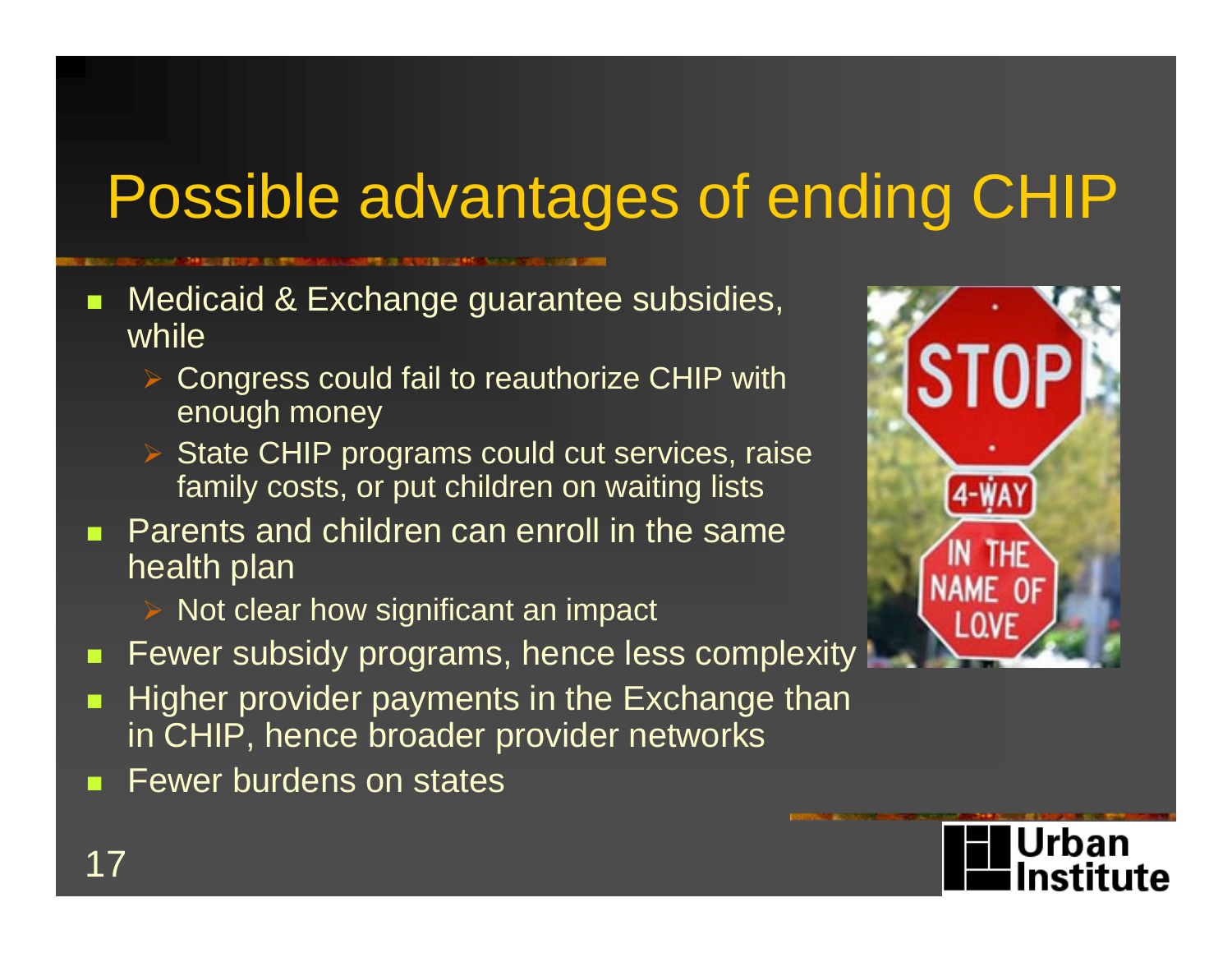#### Possible advantages of keeping CHIP

**RAMPER COURSES IN A SERVICE AND A STREET AND RESIDENT** 

 $\blacksquare$ CBO: keeping CHIP lowered federal costs in SFC

▶ Would CBO reach this conclusion in other contexts? Unclear.

#### $\blacksquare$ States can continue improving CHIP

- $\triangleright$  If CHIP continues past 2013, states may invest in learning how to use CHIPRA's new tools for reaching eligible, uninsured children
- **Fewer children become uninsured** 
	- $\triangleright$  Families unable to afford Exchange premiums can continue enrolling their children in CHIP. Among the 24 states charging premiums in 2009, the median monthly premium for 2 kids is:
		- o \$20 at 151% FPL
		- o \$46 at 201% FPL\*
- п Out-of-pocket costs for children's care remain low
	- $\triangleright$  Watson Wyatt Worldwide found that, in the average surveyed CHIP state, family out-of-pocket costs = 2% of all care

Urban

nstitute

п Key: filling the 2014-2019 CHIP gap

\*Source: KCMU/CBPP 1/2009.